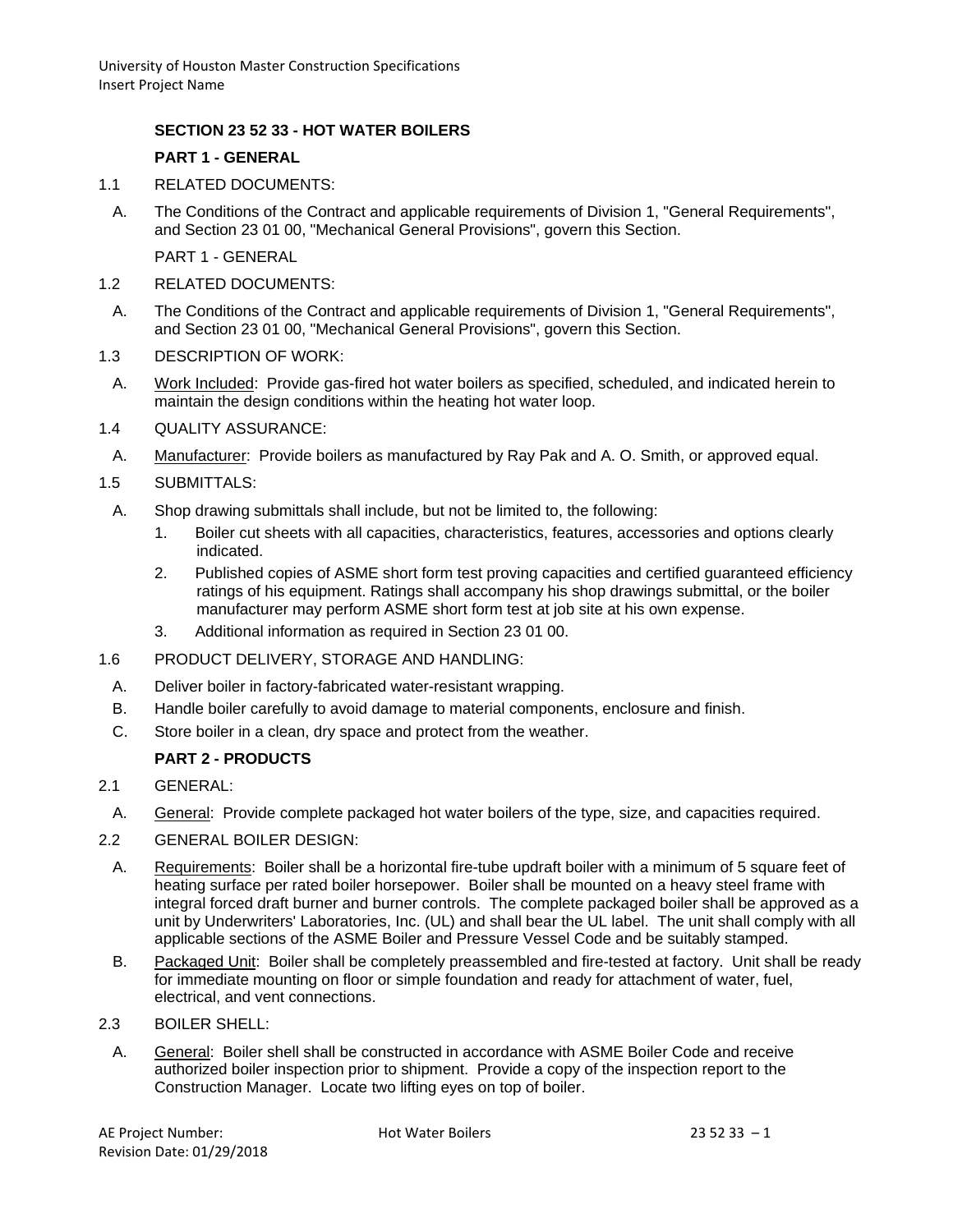University of Houston Master Construction Specifications Insert Project Name

- B. Doors: Front and rear doors on the boiler shall be hinged. Seal doors with tadpole gaskets and fasten tightly using heavy-duty capscrews which thread into replaceable brass nuts.
- C. Formed Door: Rear refractory and insulation shall be contained in the formed door which shall swing open for inspection of brick work.
- D. Inspection and Cleaning: Front and rear tube sheets and all flues shall be fully accessible for inspection or cleaning when the doors are swung open. Furnish shell with adequate handholes to facilitate boiler inspection and cleaning. Provide a manhole for boilers over 48" in diameter.
- E. Exhaust Vent: Exhaust gas vent shall be located near the front of boiler on top center line and shall contain a stack thermometer.
- F. Ports: Provide observation ports for inspection of flame conditions at each end of boiler.
- G. Insulation: Boiler insulation shall consist of a 2" fiberglass blanket under a sectional preformed sheet metal lagging. This insulation shall be readily removed and reinstalled, if required.
- H. Finish: Factory-paint entire boiler base frame and other components before shipment using a hardfinish enamel.

### 2.4 BOILER TRIM:

- A. Low Water Cutoff: Low water cutoff shall be an integral part of boiler control. Cutoff shall be wired in the burner control circuit to prevent burner operation if boiler water falls below a safe level. An auxiliary low water contact shall also provide remote annunciation at the Engineer's office.
- B. Gauge: Water temperature and pressure gauges shall be located at the front end of the boiler and shall include cock and test connection.
- C. Relief Valves: Provide safety relief valves of a type and size to comply with ASME Code requirements.
- D. Controls: Factory mount hot water temperature controls for regulation of burner operation.
- 2.5 FUEL BURNING AND FIRING EQUIPMENT:
	- A. Burner: Burner, integral with the front head of boiler, shall be a high radiant multiport-type for gas. Burner shall be approved for operation with natural gas and be UL-labeled.
	- B. Type of Burner Operation: Burner shall operate on the full modulation principle. Burner shall return to low fire position for ignition.
	- C. Gas Pilot: Gas pilot shall be premix-type with automatic electric ignition. An electronic detector shall monitor pilot so that the primary fuel valve cannot open until pilot flame has been established.
	- D. Forced Draft Blower: All air for combustion shall be supplied by a blower mounted in front of boiler door, above burner, and directly connected to a flanged-type motor. This rigid mounting with the blower wheel inside the head shall eliminate all vibration and reduce noise level. Balanced blower wheel shall be cast aluminum with radial blades.
	- E. Combustion Air Control: Combustion air damper and cam-operated fuel-metering valve shall operate by a single damper control motor which regulates the fire according to load demand. Potentiometertype positioning controls shall regulate operation of damper control motor.
	- F. Gas System: Gas burner shall be of the multiple-jet, flame retention type with the following features:
		- 1. A main gas control group consisting of an automatic motorized gas valve, automatic safety gas valve, gas volume control valve with adjustable cam operator, gas pressure regulator, gas gauge, gas cock, gas/ electric ignition assembly consisting of a pilot burner, 6,000 volt ignition transformer, flame rod, airflow safety switch, ultraviolet or lead sulfide flame detector, and low fire start.
	- G. Modular Control Panel: Control panel shall be mounted at eye level height on the front door of the boiler. Provide hinged metal cabinet, NEMA I enclosure with neoprene dust seal and Yale cabinet key lock. This panel shall contain the electronic programming relay, FVNR blower motor starter, selflocking plug-in fuel modules, four indicating lights, and the control switches. Indicating lights and switches shall be mounted in a separate hinged drop-panel for easy access to all wiring.